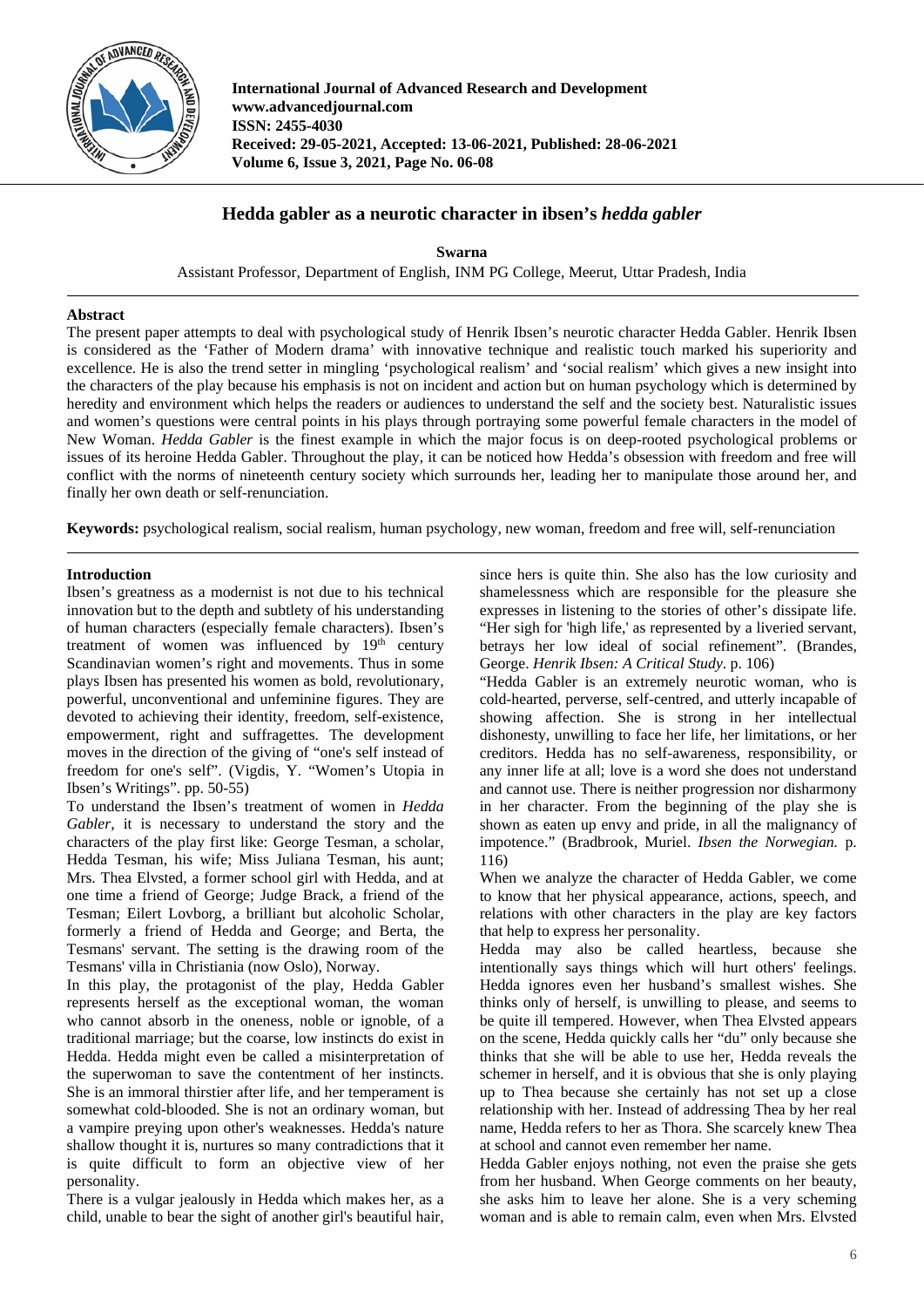states that Lovborg was once threatened by a woman with a pistol. Hedda is fully conscious that the woman Mrs. Elvsted is referring to, is she herself.

Her lack of emotion is also evident when she knows that George will have to compete with Eilert Lovborg for the professorship. Hedda is quite thoughtless, especially when she tells George that she is upset about his not getting the professorship right away because she wanted a horse of her own.

Impulsiveness is another characteristic shown by Hedda. When Brack comes for a visit, Hedda playfully shoots her pistol into the air. Brack is very much annoyed with her, and says, "Are you out of your sense!" (Act II, 241). Hedda shows her unconcern by saying, "Dear me… did in happen to hit you?" (242). Hedda is often violent in her actions and thinks nothing of upsetting other people.

When George and the other men are at a party and keep out the whole night, Hedda sleeps very well and does not show any concern for their welfare. Thea spends the night with her and gets scarcely any sleep. Hedda cares only for herself and show no signs of love or interest in her husband.

Hedda's emotional instability is overcoming when she gives the pistol to Loveborg, and is fully aware that he will harm himself with it since he is so overwrought. Here, Ibsen has portrayed a woman who is more manly than many men, especially in that she has the clear perception of the mawkishness of the powerful idea of goodness, but who nevertheless is a morally and spiritually unfruitful being, unable to do nothing but running, destroying and dying?.

Even the thought that she may bear her husband's child repulses Hedda. The following description exactly portrays this confused woman: "Hedda is a true type of degeneration, lacking real worth, real ability, even the ability to yield herself, body and soul, to the man she loves; she cannot even for a moment merge herself in another." (Brandes, George. *Henrik Ibsen: A Critical Study.* p. 104).

Hedda's last act in the play is the most significant one, in so far as her character is concerned; she discovers the courage she has always lacked and shoots herself in the head. However, none of the other characters grasp the substance of this "beautiful" act as Hedda would refer to it. When Tesman discovers her body he says, "Shot herself! Shot herself in the head: Think of that:" (Ibsen. *Hedda Gabler*. Act III, 304). Brack replies "But, God bless my soul: People don't do such things." (308)

Hedda is so overpowered by jealousy that when she finds that Thea and Lovborg are fond of each other, she resorts to the only thing she is truly good at destruction. She burns the manuscript which they had hardly completed.

Hedda's speech is also typically characteristic of the vengeful woman. Her dialogues express her moodiness, uneasiness and complete dissatisfaction with life. In the beginning of the play, she is asked whether she has slept well in the new house. Although Hedda has dreamed of moving into this lovely home, she answers quite, somberly, "One has to accustom one's self to new surroundings" (Act I, 220). Also, when Hedda refers to other women, she inevitably tells the distasteful or bad things about them. She describes Sheriff Elvsted's wife as "the girl with the irritating hair, and she was always showing off" (224). Even though Hedda did not like Thea when they went to school during earlier years, Hedda tries to get Thea to tell about her private life. She says, "Thea, my poor sweet Thea, now you must tell me everything" (231).

Snobbery is one of Hedda's more unpleasant qualities. She seriously wants to be a part of high society. She tells Judge Brack that she was very fed up on her wedding vacation with George. Hedda admits that she did not even enjoy her husband's company, telling that the thing she found most unbearable was being in the company of one person. Hedda's dialogue with Judge Brack discloses that she married George only for his position and wealth. Hedda states him that she accepted George's proposal because "it was more than my other adorers were prepared to do for me, my dear Judge" (247). It is important to notice that Hedda uses the word "adorers" instead of "male companions" (Ibid) or any other term which would not so easily admit her high opinion of herself.

Hedda contemplates marriage in terms of financial rewards, as is perceived in her dialogue with George. She doesn't try to please him, and always makes remarks which displease him. Even though Hedda knows that George is very fond of his aunts, she comments, in her frequent moments of rage, "Oh, those everlasting aunts!" (249-50) in a very disgusting manner. Hedda's speech shows her contrariness and displeasure with people she associates with during the course of the play.

Hedda's egotism and inability to love can also be one of her undesirable characteristics. When Lovborg has the chance to talk privately with her, he asks, her as to why she became friendly with him years ago. She replies that she only wanted a look at the world and that his knowledge surprised her. Hedda stops viewing Eilert only when she feels that their relationship is becoming too serious. Thinking only of herself, she refuses to see Eilert again, even though it causes him severe heartbreak.

Knowing that she wants to break up Thea's and Eilert's relationship because she is jealous of them, Hedda tries to become quite friendly with Thea, calling her by pet names such as "little Thea" (262). Hedda is quite smart, even though her intentions are quite evil. Hedda is so emotional in her dialogues that her lines sometimes seem too dramatic. This hatred, sickness and discontent which are burning inside her are represented in when she vindictively burns Eilert's manuscript. Hedda's speech during this scene depicts her emotional instability: "Now I am burning your child, Thea ---Burning it, curly-locks! Your child and Eilert Lovborg's. I am burning I am burning your child". (Act III, 290). Hedda's displeasure when she informs George that she is expecting a child is quite in line with her character. While George is overwhelmed by happiness with this news, Hedda is repelled by it. She says, "Oh, it is killing me it is killing me, all this!" (295).

When the news is announced that Eilert Lovborg has shot himself, Hedda tries to find pleasure in his action. She is quite aware of where he shot himself. When Brack states her that it was in the breast, she exclaims, "At last a deed worth doing! I say there is beauty in this" (Act IV, 299). Hedda's distort sense of values is pronounced in this scene. Hedda also tells Brack that it gives her a sense of freedom to know that a deed of intentional courage is still possible in this world.

Brack later discloses the truth about Eilert's death, telling that the pistol was fired into his bowels, not the breast. Hedda replies, "That too, oh, what curse is it that makes everything I touch turn ludicrous and mean?" (303). Hedda is disinterested about Eilert's death and is quite interested in knowing whether he ended his life beautifully or not. The